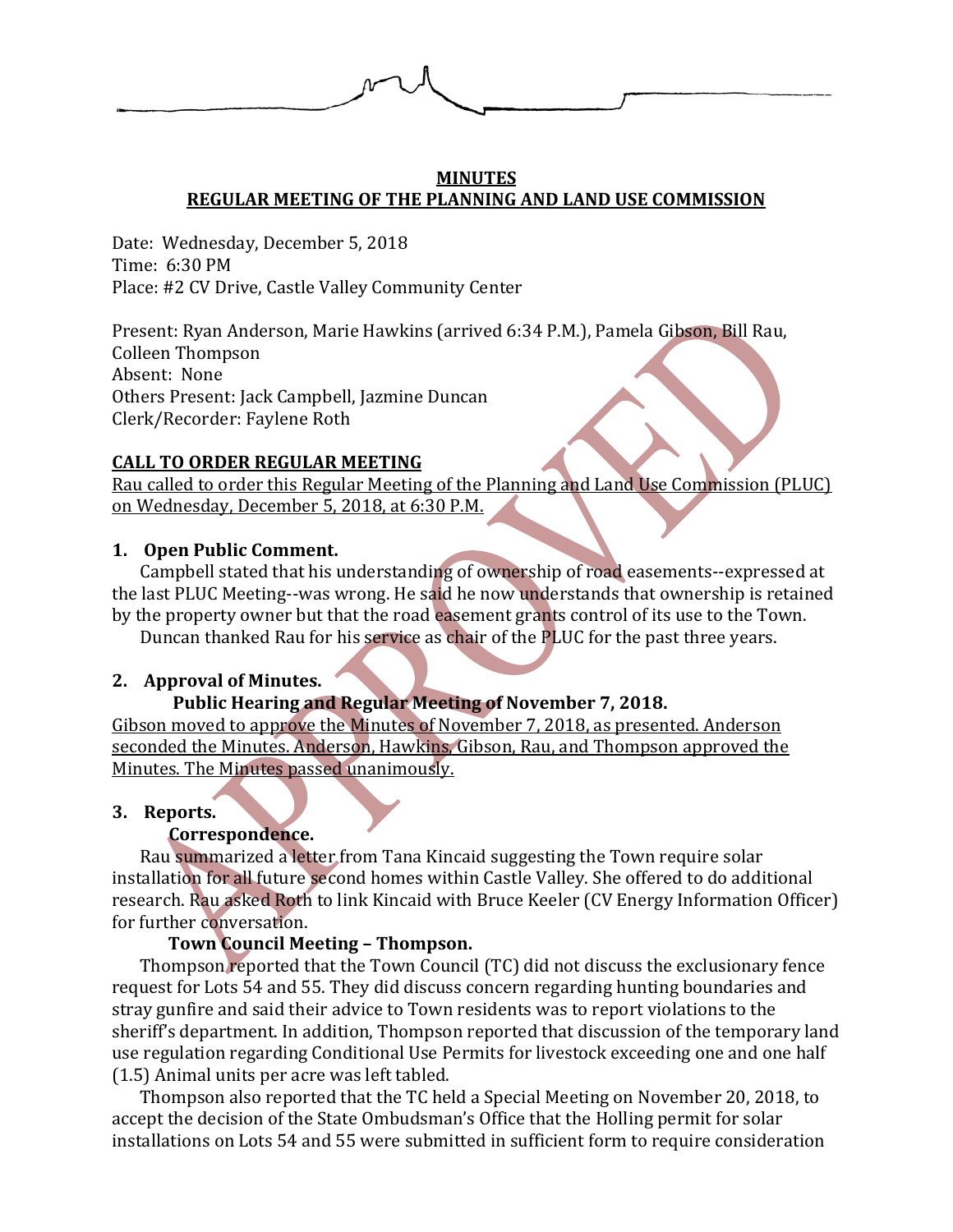under the Land Use Ordinance in use at the time. According to Thompson, Mayor Duncan had explained the basis used by the Ombudsman's Office that differentiated between form and substance of the applications. In this case the State said that the form was sufficient for review and the questions regarding substance should be handled during the review of the applications. The TC gave the Building Permit Agent the go ahead to rule the applications as nonroutine and schedule them for PLUC review at its January 2019 Meeting. The TC will inform Zacharia Levine (Town's Appeal Authority) that no ruling is required from him on the Hollings' appeal Roth will notify the applicants that their solar permit will be put on the January 2019 PLUC Agenda. She will make copies of the applications available for PLUC

Members to review in advance.

#### **Permit Agent – Interim Permit Agent - Roth**

### - **Permit Activity.**

Roth reported that (1) a Certificate of Land Use Compliance was approved for an agricultural hoop house on Lot 284, (2) a building permit was approved for a manufactured home on Lot 445, and (3) a Temporary Dwelling Permit renewal was approved for Lot 55.

## - **Updates on Recent Applications.**

Roth reported that a new routine-Conditional Use Application was received from a current CUP holder for a second business. She said she is waiting for the complete application and said that the application will be approved this month but the first business license will be issued for 2019. According to Roth, CUPs received at the end of the year are handled this way. If the applicant were to need a 2018 business license for the rest of this year, s/he would be charged an additional administrative fee of \$10.00.

#### **Procedural Matters.**

After discussion of rotating the PLUC Chair role each year or considering other models, PLUC Members decided to lessen the load on the elected chair by spreading responsibility for leading the discussion of separate Agenda items amongst themselves. The PLUC Chair would continue to lead the Meetings. Thompson reported that her reading of Town Minutes during 2007-2010 revealed that different individuals were serving as the point person for particular items. Rau asked PLUC Members to identify ongoing or upcoming issues for which they would be willing to take the lead.

Rau reported that a PLUC Member has expressed interest in assuming the Building Permit Agent (BPA) position. The Town determined that it is legal for a PLUC Member to serve as the BPA as long as s/he recuses her/himself on any appeals to the PLUC regarding a BPA decision or other issues if a potential conflict were involved. It was noted that a BPA determination that an application is nonroutine would not require recusal because the determination is just naming the PLUC as the land use authority. If an appeal were made regarding the determination, then the BPA would recuse her/himself from the PLUC ruling.

#### - **General Plan Survey Review**

Rau presented a fresh copy of the draft of the General Plan Survey which includes edits made by individual working groups since the November PLUC Meeting and comments from him. PLUC Members restricted their review to comments on whether to delete, retain, or modify selected questions. Rau will provide a revised draft for the next Meeting. He asked PLUC Members to review this draft before the next Meeting and make further suggestions.

Anderson will consult John Groo regarding how the Town's RAR-1 zoning affects the Town's water rights.